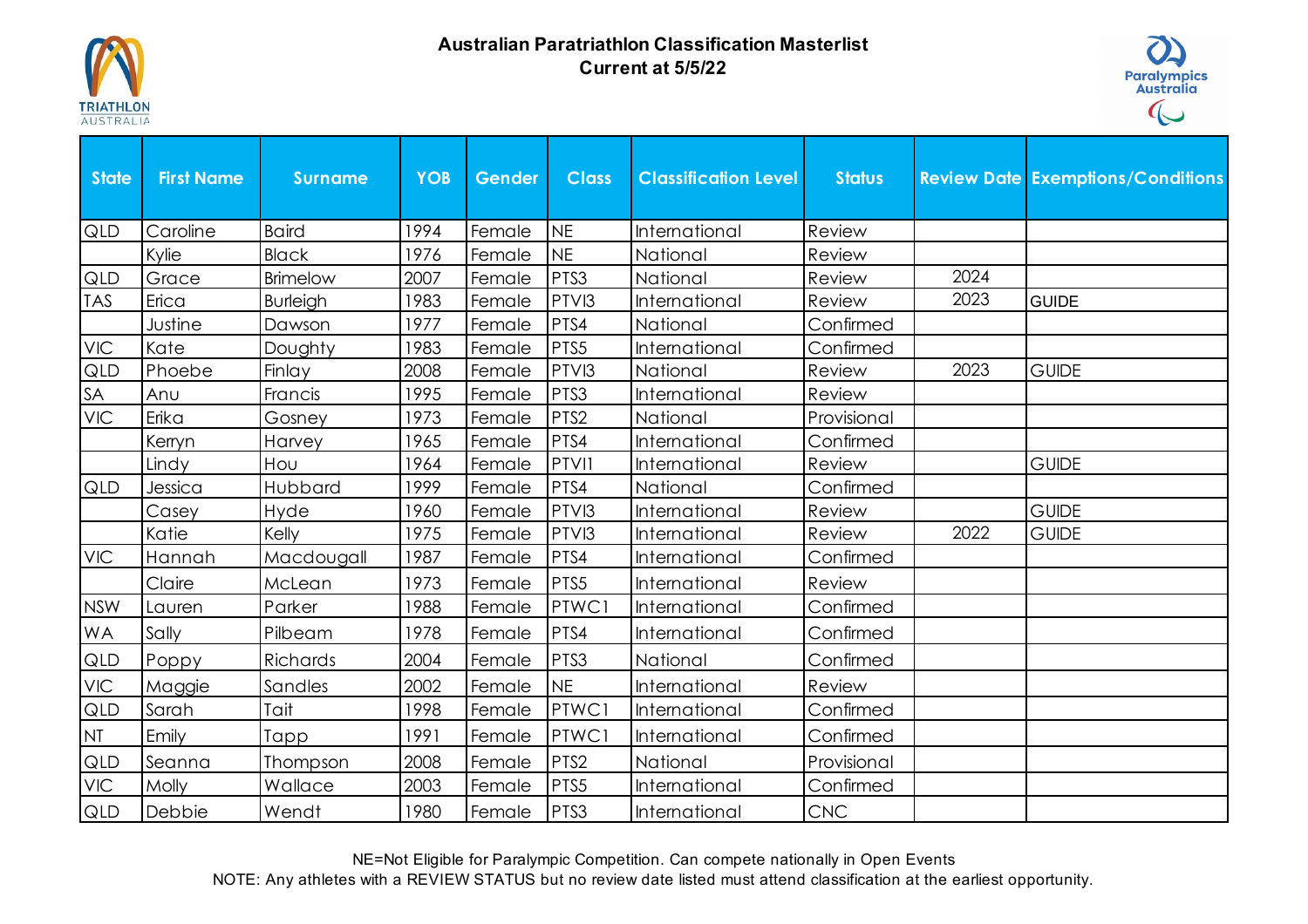

## **Australian Paratriathlon Classification Masterlist Current at 5/5/22**



| <b>State</b> | <b>First Name</b> | <b>Surname</b> | <b>YOB</b> | Gender | <b>Class</b>      | <b>Classification Level</b> | <b>Status</b> |      | <b>Review Date Exemptions/Conditions</b> |
|--------------|-------------------|----------------|------------|--------|-------------------|-----------------------------|---------------|------|------------------------------------------|
|              | Elisabeth         | White          | 1975       | Female | PTVI1             | International               | Review        |      | <b>GUIDE</b>                             |
| QLD          | <b>Nic</b>        | Beveridge      | 1986       | Male   | PTWC1             | International               | Confirmed     |      |                                          |
| <b>WA</b>    | David             | <b>Bryant</b>  | 1989       | Male   | PTS5              | International               | Confirmed     |      |                                          |
| QLD          | Bill              | Chaffey        | 1975       | Male   | PTWC2             | International               | Confirmed     |      |                                          |
| <b>VIC</b>   | Andrew            | Close          | 1989       | Male   | PTVI2             | National                    | Review        | 2022 | <b>GUIDE</b>                             |
|              | Scott             | Crowley        | 1980       | Male   | PTWC2             | International               | Confirmed     |      |                                          |
|              | Roy               | Daniell        | 1965       | Male   | PTVI3             | International               | Review        |      | <b>GUIDE</b>                             |
| <b>NSW</b>   | Matthew           | Engesser       | 2007       | Male   | PTS4              | National                    | Review        | 2023 |                                          |
|              | <b>Brant</b>      | Garvey         | 1985       | Male   | PTS2              | International               | Confirmed     |      |                                          |
| <b>NSW</b>   | Jack              | Gibson         | 2009       | Male   | PTS3              | National                    | Review        | 2025 |                                          |
|              | Justin            | Godfrey        | 1974       | Male   | PTS3              | International               | Confirmed     |      |                                          |
| <b>NSW</b>   | Jonathan          | Goerlach       | 1982       | Male   | PTVI3             | International               | Review        | 2026 | <b>GUIDE</b>                             |
| QLD          | Gerrard           | Gosens         | 1970       | Male   | <b>PTVII</b>      | International               | Confirmed     |      | <b>GUIDE</b>                             |
| <b>NSW</b>   | Timothy           | Green          | 1971       | Male   | PTVI2             | National                    | Review        | 2026 | <b>GUIDE</b>                             |
| WA           | Sam               | Harding        | 1991       | Male   | PTVI3             | International               | Review        | 2024 | <b>GUIDE</b>                             |
| <b>VIC</b>   | Jason             | Havilah        | 1988       | Male   | <b>NE</b>         | National                    | Review        |      |                                          |
| <b>VIC</b>   | Jack              | Howell         | 2004       | Male   | PTS5              | International               | Confirmed     |      |                                          |
|              | Glen              | Jarvis         | 1977       | Male   | PTS2              | International               | Confirmed     |      |                                          |
| <b>NSW</b>   | Nathan            | Johnston       | 1985       | Male   | PTVI3             | International               | Provisional   |      | <b>GUIDE</b>                             |
|              | Joshua            | Kassulke       | 1990       | Male   | PTS5              | International               | Confirmed     |      |                                          |
| <b>VIC</b>   | Adam              | Koops          | 1985       | Male   | PTVII             | International               | Provisional   |      | <b>GUIDE</b>                             |
| <b>NSW</b>   | Kaleb             | Lewis          | 1997       | Male   | <b>NE</b>         | National                    | Provisional   |      |                                          |
|              | Jeremy            | McClure        | 1987       | Male   | PTVI <sub>2</sub> | International               | Review        |      | <b>GUIDE</b>                             |

NE=Not Eligible for Paralympic Competition. Can compete nationally in Open Events

NOTE: Any athletes with a REVIEW STATUS but no review date listed must attend classification at the earliest opportunity.